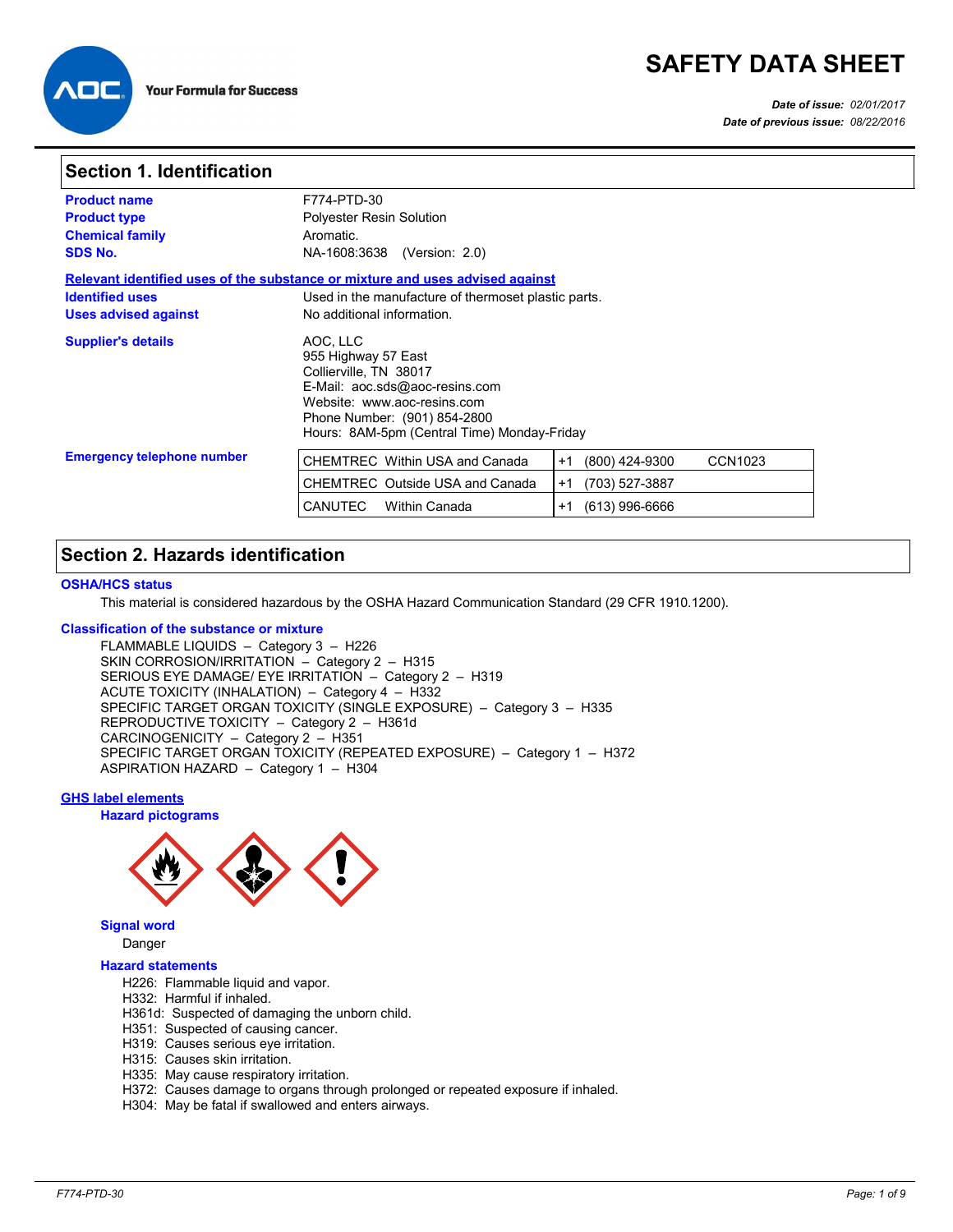## **Section 2. Hazards identification**

#### **Precautionary statements**

#### **General**

- P101: If medical advice is needed, have product container or label at hand.
- P102: Keep out of reach of children.

#### **Prevention**

- P210: Keep away from heat, sparks, open flames and hot surfaces. No smoking.
- P233: Keep container tightly closed.
- P240: Ground/bond container and receiving equipment.
- P241: Use explosion-proof electrical/ventilating/lighting/material-handling equipment.
- P242: Use only non-sparking tools.
- P243: Take precautionary measures against static discharge.
- P201: Obtain special instructions before use.
- P202: Do not handle until all safety precautions have been read and understood.
- P264: Wash hands thoroughly after handling.
- P270: Do not eat, drink or smoke when using this product.
- P271: Use only outdoors or in a well-ventilated area.
- P280: Wear protective gloves/protective clothing/eye protection/face protection.
- P260: Do not breathe vapor or mist.

#### **Response**

- P370+P378: In case of fire: Use dry chemical, CO<sub>2</sub>, water spray (fog) or foam.
- P301+P310: IF SWALLOWED: Immediately call a POISON CENTER or doctor/physician.
- P331: Do NOT induce vomiting.

P308+P313: IF exposed or concerned: Get medical advice/attention.

P304+P340: IF INHALED: Remove victim to fresh air and keep at rest in a position comfortable for breathing.

- P312: Call a POISON CENTER or physician if you feel unwell.
- P303+P361+P353: IF ON SKIN (or hair): Take off immediately all contaminated clothing. Rinse skin with water or shower.
- P332+P313: If skin irritation occurs, get medical advice/attention.
- P305+P351+P338: IF IN EYES: Rinse cautiously with water for several minutes. Remove contact lenses, if present and easy to do. Continue rinsing.

P337+P313: If eye irritation persists, get medical advice/attention.

- P308+P311: IF exposed or concerned: Call a POISON CENTER or doctor/physician.
- P391: Collect spillage.

#### **Storage**

P403 + P235: Store in a well-ventilated place. Keep cool.

- P233: Keep container tightly closed.
- P405: Store locked up.

#### **Disposal**

P501: Dispose of contents and container in accordance with all local, regional, national and international regulations.

#### **Hazards not otherwise classified**

None known.

## **Section 3. Composition/information on ingredients**

#### **Substance/mixture :**

#### Mixture.

| <b>Ingredient name</b>  | <b>CAS number</b> | $\mathbf{a}$<br>$\sqrt{0}$ |
|-------------------------|-------------------|----------------------------|
| Styrene                 | 100-42-5          | 44.6                       |
| Cobalt 2-Ethylhexanoate | 136-52-7          | ≤ $0.3$                    |

**There are no additional ingredients present which, within the current knowledge of the supplier and in the concentrations applicable, are classified as hazardous to health or the environment and hence require reporting in this section.**

**Occupational exposure limits, if available, are listed in Section 8.**

## **Section 4. First aid measures**

### **Description of necessary first aid measures**

### **Eye contact**

Immediately flush eyes with plenty of water for at least 15 minutes, occasionally lifting the upper and lower eyelids. Use of buffered baby shampoo will aid in removal. If irritation persists, get medical attention.

#### **Inhalation**

Move the victim to a safe area as soon as possible. Allow the victim to rest in a well-ventilated area. If breathing is difficult, give oxygen. If the victim is not breathing, perform mouth-to-mouth resuscitation. Seek immediate medical attention.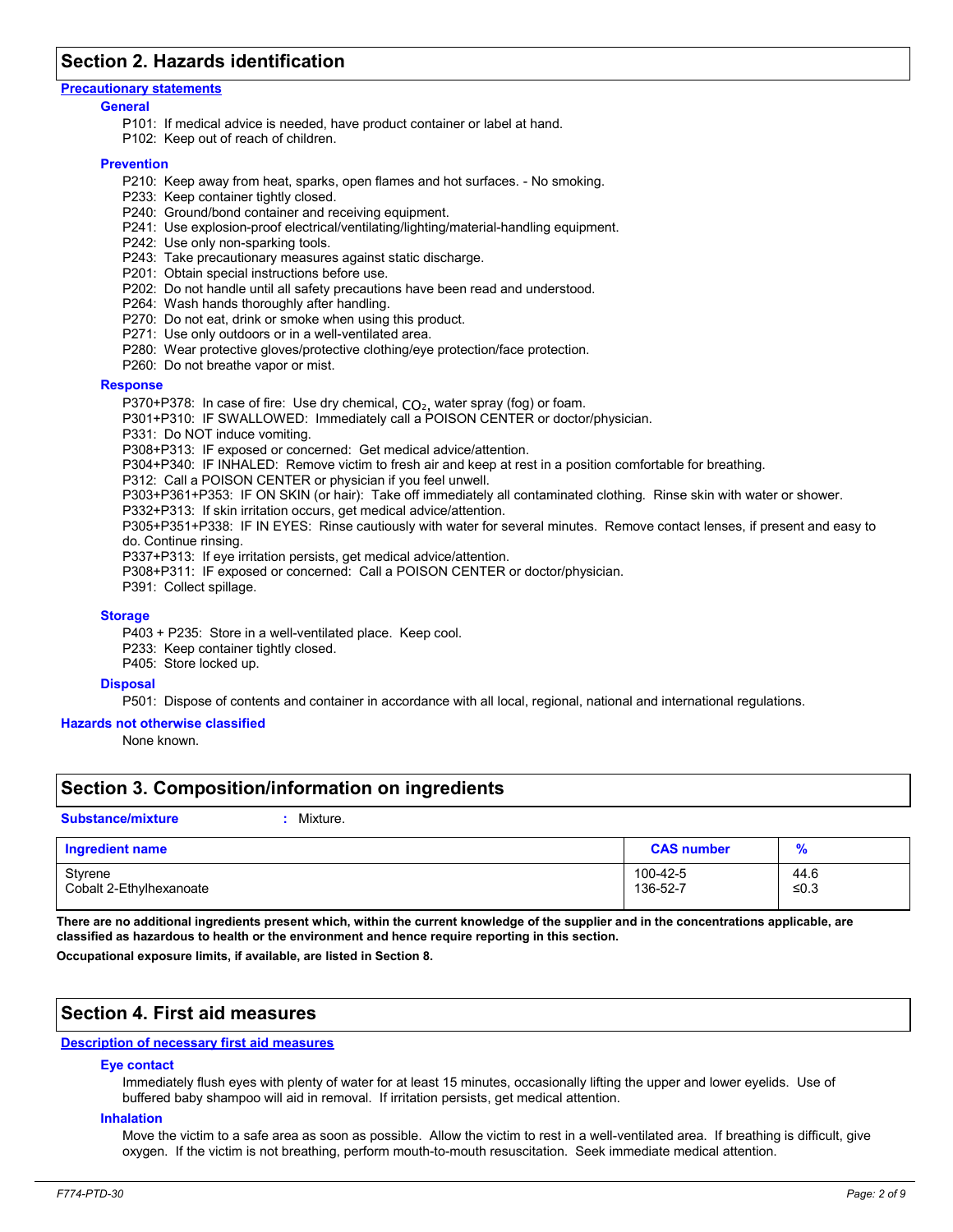## **Section 4. First aid measures**

### **Skin contact**

In case of contact, immediately flush skin with plenty of water. Remove contaminated clothing and shoes. If irritation persists, seek medical attention. Wash contaminated clothing before reuse. Clean shoes thoroughly before reuse.

#### **Ingestion**

Wash out mouth with water. Remove dentures if any. Stop if the exposed person feels sick as vomiting may be dangerous. Do not induce vomiting unless directed to do so by medical personnel. If vomiting occurs, the head should be kept low so that vomit does not enter the lungs. Seek immediate medical attention.

### **Most important symptoms/effects, acute and delayed**

#### **Eye contact**

Causes serious eye irritation.

### **Inhalation**

Harmful if inhaled. May cause respiratory irritation.

#### **Skin contact**

Causes skin irritation.

#### **Ingestion**

Irritating to mouth, throat and stomach.

#### **Over-exposure signs/symptoms**

#### **Eye contact**

Adverse symptoms may include the following: pain or irritation, watering, redness.

### **Inhalation**

Adverse symptoms may include the following: respiratory tract irritation, coughing.

#### **Skin contact**

Adverse symptoms may include the following: irritation, redness.

#### **Ingestion**

Adverse symptoms may include the following: Irritating to mouth, throat and stomach..

**Indication of immediate medical attention and special treatment needed, if necessary**

### **Notes to physician**

Treat symptomatically. Contact poison treatment specialist immediately if large quantities have been ingested or inhaled.

### **See toxicological information (Section 11)**

## **Section 5. Fire-fighting measures**

### **Extinguishing media**

#### **Suitable extinguishing media**

Use dry chemical,  $CO<sub>2</sub>$ , water spray (fog) or foam.

#### **Unsuitable extinguishing media**

Do not use water jet.

#### **Specific hazards arising from the chemical**

Flammable liquid and vapor. In a fire or if heated, a pressure increase will occur and the container may burst, with the risk of a subsequent explosion. The vapor/gas is heavier than air and will spread along the ground. Vapors may accumulate in low or confined areas or travel a considerable distance to a source of ignition and flash back. Runoff to sewer may create fire or explosion hazard. This material is harmful to aquatic life with long lasting effects. Fire water contaminated with this material must be contained and prevented from being discharged to any waterway, sewer or drain.

#### **Hazardous thermal decomposition products**

Decomposition products may include the following materials: carbon dioxide, carbon monoxide, sulfur oxides halogenated compounds, metal oxide/oxides

### **Special protective actions for fire-fighters**

Fire water contaminated with this material must be contained and prevented from being discharged to any waterway, sewer or drain.

#### **Special protective equipment for fire-fighters**

Fire-fighters should wear appropriate protective equipment and self-contained breathing apparatus (SCBA) with a full face-piece operated in positive pressure mode.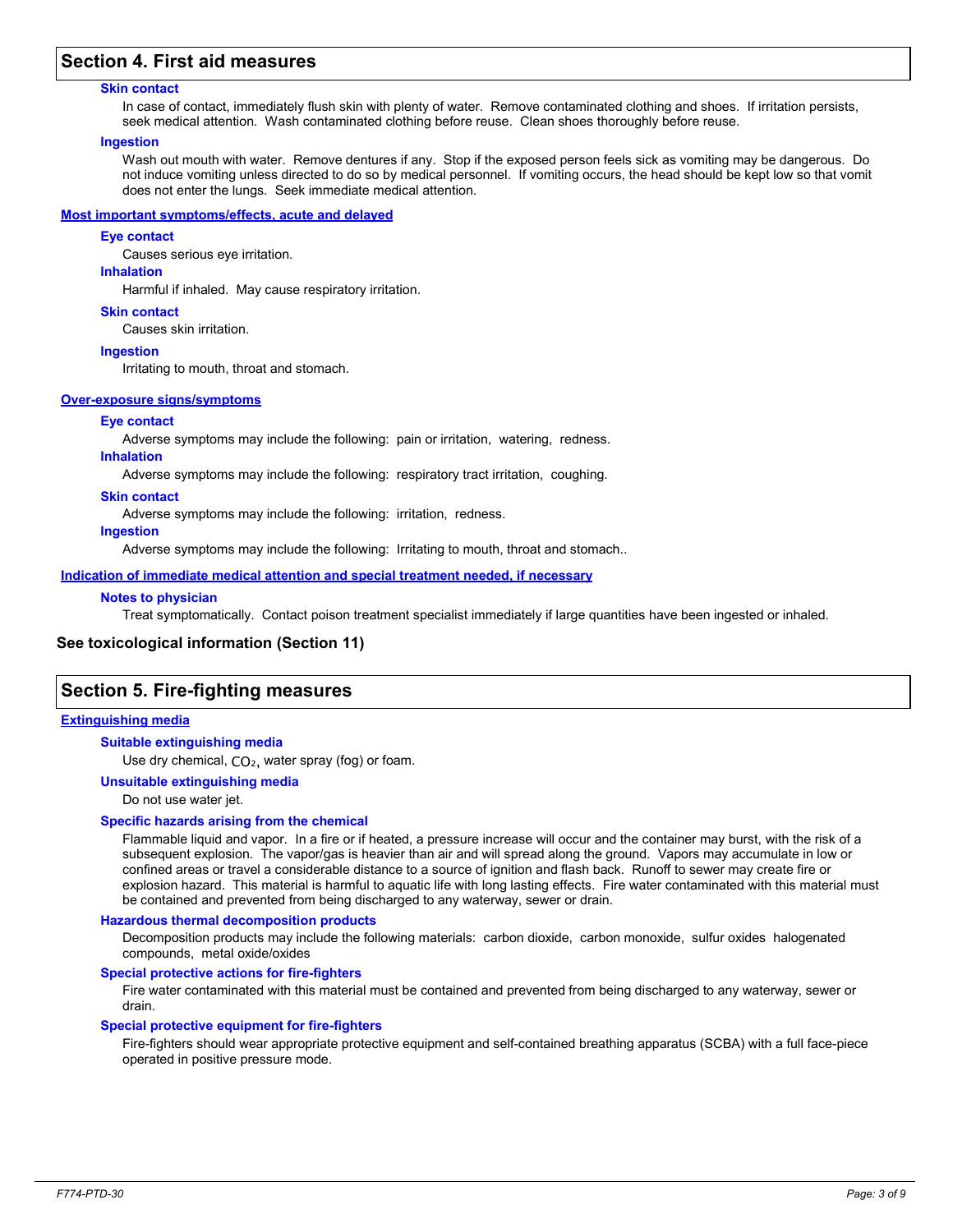## **Section 6. Accidental release measures**

### **Personal precautions, protective equipment and emergency procedures**

#### **For non-emergency personnel**

No action shall be taken involving any personal risk or without suitable training. Evacuate surrounding areas. Do not touch or walk through spilled material. Shut off all ignition sources. No flares, smoking or flames in hazard area. Avoid breathing vapor or mist. Provide adequate ventilation.

#### **For emergency responders**

If specialised clothing is required to deal with the spillage, take note of any information in Section 8 on suitable and unsuitable materials. Wear appropriate respirator when ventilation is inadequate. Put on appropriate personal protective equipment. See also the information in "For non-emergency personnel".

#### **Environmental precautions**

Avoid dispersal of spilled material and runoff and contact with soil, waterways, drains and sewers. Inform the relevant authorities if the product has caused environmental pollution (sewers, waterways, soil or air). Water polluting material. May be harmful to the environment if released in large quantities.

#### **Methods and materials for containment and cleaning up**

#### **Small spill**

Stop leak if without risk. Move containers from spill area. Dilute with water and mop up if water-soluble. Alternatively, or if waterinsoluble, absorb with an inert dry material and place in an appropriate waste disposal container. Use spark-proof tools and explosion-proof equipment. Dispose of via a licensed waste disposal contractor.

#### **Large spill**

Stop leak if without risk. Move containers from spill area. Approach release from upwind. Prevent entry into sewers, water courses, basements or confined areas. Wash spillages into an effluent treatment plant or proceed as follows. Contain and collect spillage with non-combustible, absorbent material e.g. sand, earth, vermiculite or diatomaceous earth and place in container for disposal according to local regulations (see Section 13). Use spark-proof tools and explosion-proof equipment. Dispose of via a licensed waste disposal contractor. Contaminated absorbent material may pose the same hazard as the spilled product. Note: see Section 1 for emergency contact information and Section 13 for waste disposal.

## **Section 7. Handling and storage**

### **Precautions for safe handling**

### **Protective measures**

Put on appropriate personal protective equipment (see Section 8). Eating, drinking and smoking should be prohibited in areas where this material is handled, stored and processed. Workers should wash hands and face before eating, drinking and smoking. Remove contaminated clothing and protective equipment before entering eating areas. Do not breathe vapor or mist. Do not ingest. Avoid contact with eyes, skin and clothing. Avoid release to the environment. Use only with adequate ventilation. Wear appropriate respirator when ventilation is inadequate. Do not enter storage areas and confined spaces unless adequately ventilated. Keep in the original container or an approved alternative made from a compatible material, kept tightly closed when not in use. Store and use away from heat, sparks, open flame or any other ignition source. Use explosion-proof electrical (ventilating, lighting and material handling) equipment. Use only non-sparking tools. Take precautionary measures against electrostatic discharges. Empty containers retain product residue and can be hazardous. Do not reuse container.

#### **Advice on general occupational hygiene**

Eating, drinking and smoking should be prohibited in areas where this material is handled, stored and processed. Workers should wash hands and face before eating, drinking and smoking. Remove contaminated clothing and protective equipment before entering eating areas. See also Section 8 for additional information on hygiene measures.

#### **Conditions for safe storage, including any incompatibilities**

Store in accordance with local regulations. Store in a segregated and approved area. Store in original container protected from direct sunlight in a dry, cool and well-ventilated area, away from incompatible materials (see Section 10) and food and drink. Eliminate all ignition sources. Segregate from oxidizing materials. Keep container tightly closed and sealed until ready for use. Containers that have been opened must be carefully resealed and kept upright to prevent leakage. Do not store in unlabeled containers. Use appropriate containment to avoid environmental contamination. Refer to the product label and/or technical data sheet for further information.

## **Section 8. Exposure controls/personal protection**

#### **Control parameters**

**Occupational exposure limits**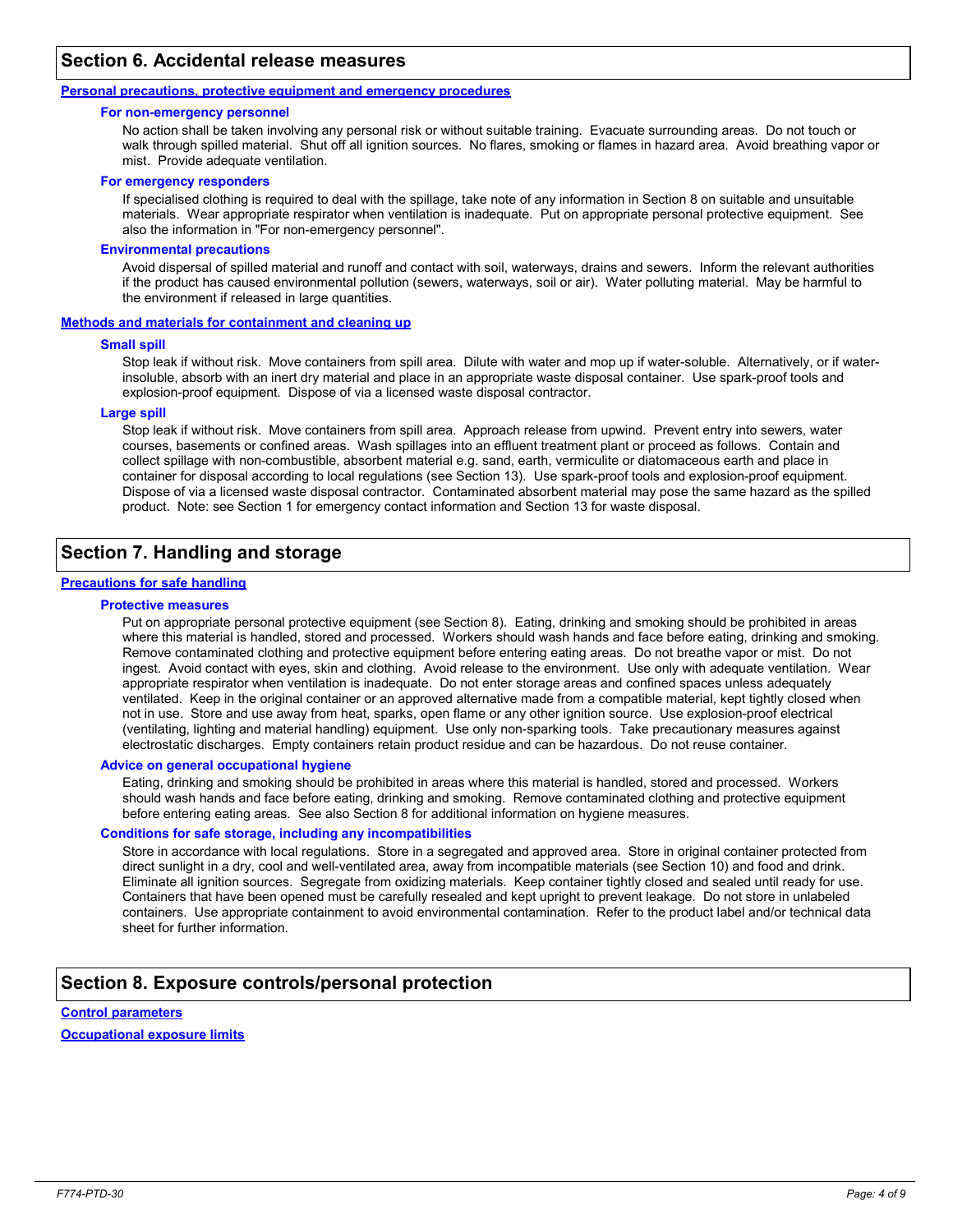## **Section 8. Exposure controls/personal protection**

| <b>Ingredient name</b>  | <b>Exposure limits</b>                                                                                                                                                                                                                                                                                                                                                                                                                                                      |  |
|-------------------------|-----------------------------------------------------------------------------------------------------------------------------------------------------------------------------------------------------------------------------------------------------------------------------------------------------------------------------------------------------------------------------------------------------------------------------------------------------------------------------|--|
| Styrene                 | ACGIH TLV (United States, 3/2015).<br>TWA: 20 ppm 8 hours.<br>TWA: 85 mg/m <sup>3</sup> 8 hours.<br>STEL: 40 ppm 15 minutes.<br>STEL: 170 mg/m <sup>3</sup> 15 minutes.<br>OSHA PEL Z2 (United States, 2/2013).<br>TWA: 100 ppm 8 hours.<br><b>CEIL: 200 ppm</b><br>AMP: 600 ppm 5 minutes.<br>NIOSH REL (United States, 10/2013).<br>TWA: 50 ppm 10 hours.<br>TWA: 215 mg/m <sup>3</sup> 10 hours.<br>STEL: 100 ppm 15 minutes.<br>STEL: 425 mg/m <sup>3</sup> 15 minutes. |  |
| Cobalt 2-Ethylhexanoate | <b>OSHA PEL (United States).</b><br>TWA: $0.1$ mg/m <sup>3</sup><br>ACGIH TLV (United States, 3/2015).<br>TWA: $0.02 \text{ mg/m}^3$ , (as Co) 8 hours.                                                                                                                                                                                                                                                                                                                     |  |

#### **Appropriate engineering controls**

Use only with adequate ventilation. Use process enclosures, local exhaust ventilation or other engineering controls to keep worker exposure to airborne contaminants below any recommended or statutory limits. The engineering controls also need to keep gas, vapor or dust concentrations below any lower explosive limits. Use explosion-proof ventilation equipment.

### **Individual protection measures**

#### **Hygiene measures**

Wash hands, forearms and face thoroughly after handling chemical products, before eating, smoking and using the lavatory and at the end of the working period. Appropriate techniques should be used to remove potentially contaminated clothing. Ensure that eyewash stations and safety showers are close to the workstation location.

#### **Eye/face protection**

Safety eyewear complying with an approved standard should be used when a risk assessment indicates this is necessary to avoid exposure to liquid splashes, mists or dusts.

#### **Hand protection**

Chemical-resistant, impervious gloves complying with an approved standard should be worn at all times when handling chemical products if a risk assessment indicates this is necessary.

#### **Body protection**

Personal protective equipment for the body should be selected based on the task being performed and the risks involved and should be approved by a specialist before handling this product.

## **Other skin protection**

Appropriate footwear and any additional skin protection measures should be selected based on the task being performed and the risks involved and should be approved by a specialist before handling this product.

#### **Respiratory protection**

Use a properly fitted, air-purifying or air-fed respirator complying with an approved standard if a risk assessment indicates this is necessary. Respirator selection must be based on known or anticipated exposure levels, the hazards of the product and the safe working limits of the selected respirator.



## **Section 9. Physical and chemical properties**

## **Physical state Melting point Vapor pressure Odor** Aromatic. **pH Color** Purple. **Evaporation rate**  $\leq 1$  (Butyl acetate = 1) **Flash point** 88°F / 31°C (*Styrene*) **Odor threshold** 0.01 - 0.1 ppm (*Styrene*) **Appearance Boiling point** 293°F / 145°C (*Styrene*) **Flammability (solid, gas)** *Not applicable.* **Lower and upper explosive (flammable) limits Lower:** 1.1% **Upper:** 6.1% (*Styrene*)

Liquid. -23.8°F / -30.6°C (*Styrene*) 5.0 mm Hg@ 68°F / 20°C (*Styrene*) *Not applicable.*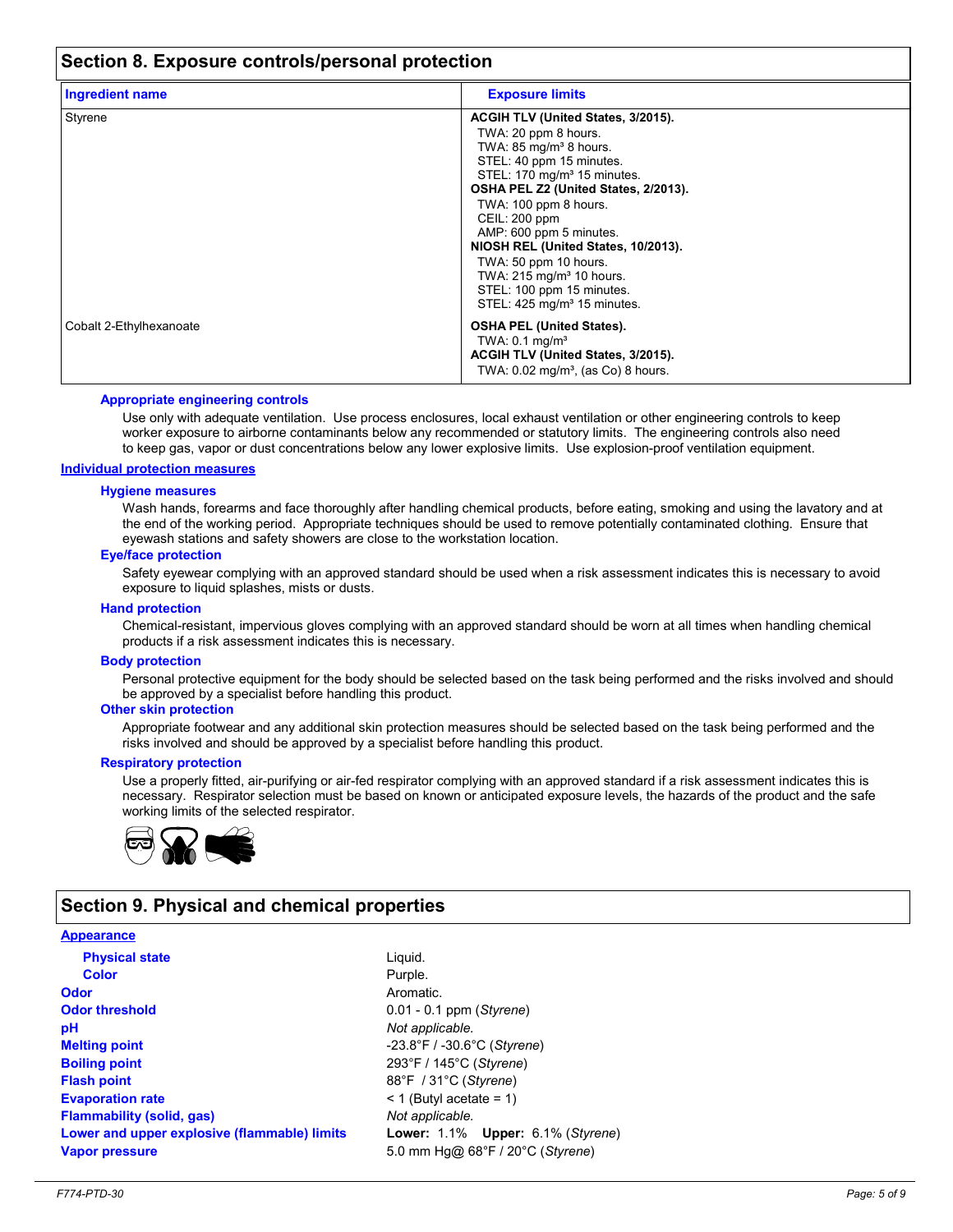## **Section 9. Physical and chemical properties**

| <b>Vapor density</b>                          |  |
|-----------------------------------------------|--|
| <b>Relative density</b>                       |  |
| <b>Solubility</b>                             |  |
| <b>Partition coefficient: n-octanol/water</b> |  |
| <b>Auto-ignition temperature</b>              |  |
| <b>Decomposition temperature</b>              |  |
| <b>Viscosity</b>                              |  |
| <b>Molecular weight</b>                       |  |

1.1 (Water = 1) 3.6 (Air = 1) (*Styrene* ) Slight. **Auto-ignition temperature** 914°F / 490°C (*Styrene*) Not available. **Not available. Molecular weight** 1,000 to 15,000 **Not available.** 

## **Section 10. Stability and reactivity**

#### **Reactivity**

No specific test data related to reactivity available for this product or its ingredients.

### **Chemical stability**

The product is stable. Stable under recommended storage and handling conditions (see Section 7).

### **Possibility of hazardous reactions**

Under normal conditions of storage and use, hazardous reactions will not occur.

#### **Conditions to avoid**

Avoid all possible sources of ignition (spark or flame). Do not pressurize, cut, weld, braze, solder, drill, grind or expose containers to heat or sources of ignition.

#### **Incompatible materials**

Reactive or incompatible with the following materials: oxidizing materials

#### **Hazardous decomposition products**

Under normal conditions of storage and use, hazardous decomposition products should not be produced.

## **Section 11. Toxicological information**

#### **Acute toxicity Information on toxicological effects**

| <b>Product/ingredient name</b> | <b>Result</b>                | <b>Species</b> | <b>Dose</b>             | <b>Exposure</b> |
|--------------------------------|------------------------------|----------------|-------------------------|-----------------|
| Styrene                        | LC50 Inhalation Gas.         | Rat            | 2770 ppm                | 4 hours         |
|                                | <b>LC50 Inhalation Vapor</b> | Rat            | 11800 mg/m <sup>3</sup> | 4 hours         |
|                                | LD50 Oral                    | Rat            | 2650 mg/kg              |                 |
| Cobalt 2-Ethylhexanoate        | LD50 Dermal                  | Rabbit         | >5 g/kg                 |                 |
|                                | LD50 Oral                    | Rat            | $1.22$ g/kg             |                 |
|                                | LD50 Oral                    | Rat            | 6171 mg/kg              |                 |

### **Irritation/Corrosion**

| <b>Product/ingredient name</b> | <b>Result</b>                                    | <b>Species</b>   | <b>Score</b> | <b>Exposure</b>               | <b>Observation</b>                                   |
|--------------------------------|--------------------------------------------------|------------------|--------------|-------------------------------|------------------------------------------------------|
| Styrene                        | Eyes - Mild irritant                             | Human            |              | 50 parts per<br>million       | $\overline{\phantom{0}}$                             |
|                                | Eyes - Moderate irritant                         | Rabbit           |              | 24 hours 100<br>milligrams    | $\overline{\phantom{0}}$                             |
|                                | Eyes - Severe irritant                           | Rabbit           |              | 100 milligrams                | $\overline{\phantom{0}}$                             |
|                                | Skin - Mild irritant<br>Skin - Moderate irritant | Rabbit<br>Rabbit |              | 500 milligrams<br>100 Percent | $\overline{\phantom{0}}$<br>$\overline{\phantom{0}}$ |

#### **Sensitization**

May cause sensitization by skin contact.

#### **Carcinogenicity**

#### **Classification**

| <b>Product/ingredient name</b>       | ACGIH | <b>IARC</b> | NTP                                              |
|--------------------------------------|-------|-------------|--------------------------------------------------|
| Styrene<br>l Cobalt 2-Ethvlhexanoate |       | 2B<br>2B    | Reasonably anticipated to be a human carcinogen. |

1) Negative Study A published study concluded that the mechanism for producing cancer in mice exposed to styrene is not applicable in human metabolism. (June 2013 Pharmacology & Toxicology 66 (2013))

2) Negative Study A recent update to an extensive study of reinforced plastic workers from 1948-1977 concluded that there was no coherent evidence that styrene exposure increased risk of cancer (March 2013 Epidemiology Vol. 24 Issue 2)

3) Positive Study Styrene induced pulmonary toxicity and carcinogenicity in mice was shown to be caused by a metabolite of styrene, probably styrene oxide. (Dec.2001 Toxicology Vol.169 Issue 2)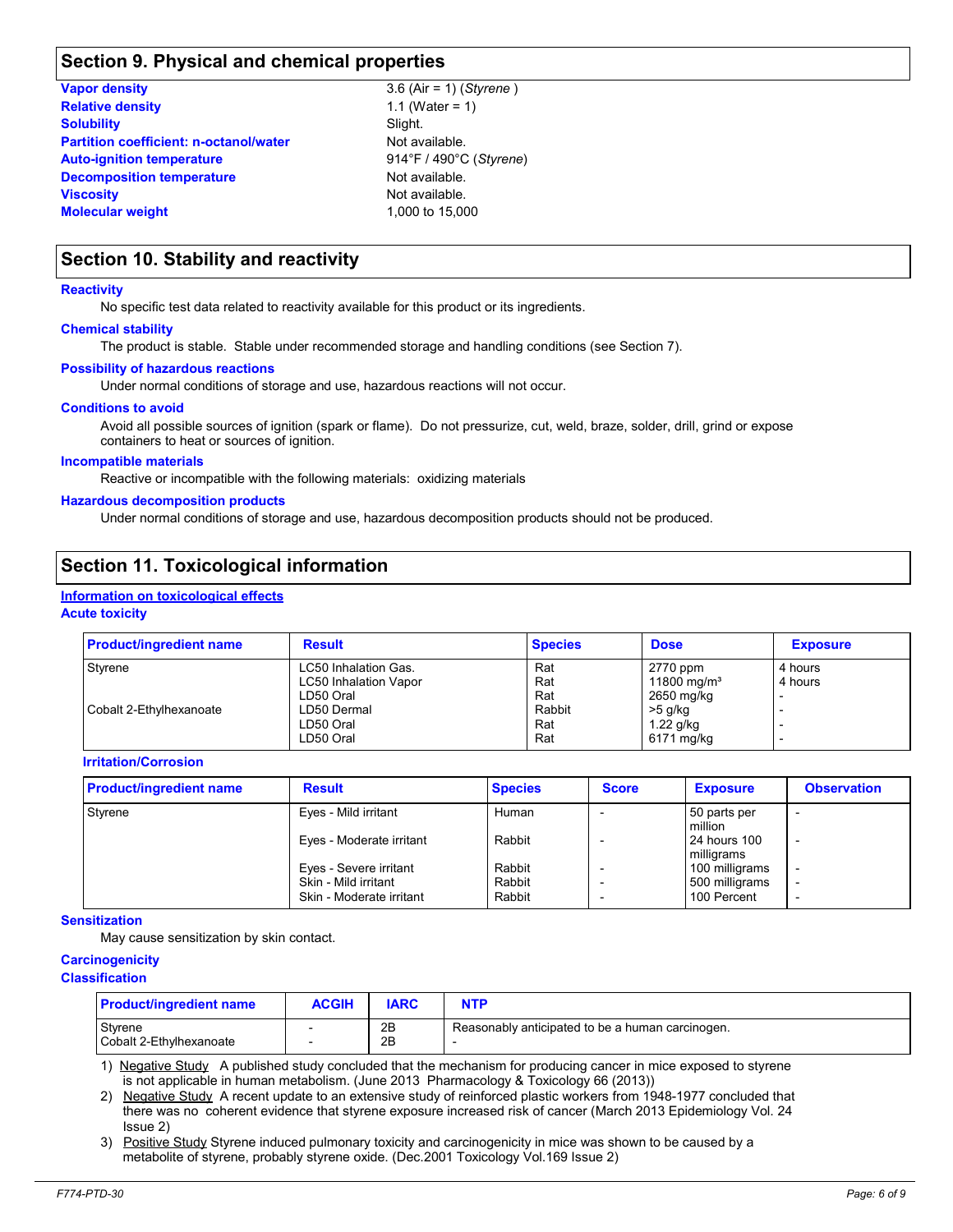## **Section 11. Toxicological information**

#### **Mutagenicity**

No mutagenic effect.

#### **Reproductive toxicity**

Not considered to be toxic to the reproductive system.

#### **Teratogenicity**

No known effect according to our database..

### **Specific target organ toxicity (single exposure)**

No known effect according to our database.

#### **Specific target organ toxicity (repeated exposure)**

A study of long term effects of workers exposed to styrene levels in the range of 25-35 ppm, 8 hour TWA, indicated a possible mild hearing loss.

#### **Aspiration hazard**

No known effect according to our database.

#### **Potential acute health effects**

#### **Eye contact**

Causes serious eye irritation.

#### **Inhalation**

Harmful if inhaled. May cause respiratory irritation.

#### **Skin contact**

Causes skin irritation.

#### **Ingestion**

Irritating to mouth, throat and stomach.

#### **Symptoms related to the physical, chemical and toxicological characteristics**

#### **Eye contact**

Adverse symptoms may include the following: pain or irritation, watering, redness.

#### **Inhalation**

Adverse symptoms may include the following: respiratory tract irritation, coughing.

#### **Skin contact**

Adverse symptoms may include the following: irritation, redness.

#### **Ingestion**

Adverse symptoms may include the following: Irritating to mouth, throat and stomach..

## **Section 12. Ecological information**

#### **Toxicity**

| <b>Product/ingredient name</b> | <b>Result</b>                    | <b>Species</b>                    | <b>Exposure</b> |
|--------------------------------|----------------------------------|-----------------------------------|-----------------|
| Styrene                        | Acute EC50 4.7 mg/l Fresh water  | Daphnia - Daphnia magna           | l 48 hours      |
|                                | Acute LC50 4.02 mg/l Fresh water | <b>Fish - Pimephales promelas</b> | 96 hours        |

### **Persistence and degradability**

| <b>Product/ingredient name</b> | <b>Test</b>              | <b>Result</b>            |                   | <b>Dose</b> |                         | <b>Inoculum</b> |
|--------------------------------|--------------------------|--------------------------|-------------------|-------------|-------------------------|-----------------|
| Styrene                        | EU                       | 100 % - Readily - 1 days |                   |             |                         |                 |
| <b>Product/ingredient name</b> | <b>Aquatic half-life</b> |                          | <b>Photolysis</b> |             | <b>Biodegradability</b> |                 |
| Styrene                        |                          |                          |                   |             | Readily                 |                 |

#### **Bioaccumulative potential**

| <b>Product/ingredient name</b> | $LogP_{ow}$ | <b>BCF</b> | <b>Potential</b> |
|--------------------------------|-------------|------------|------------------|
| <b>Styrene</b>                 | 2.95        | 13.49      | low              |

## **Mobility in soil**

**Soil/water partition coefficient (Koc)** 

## Not available.

**Other adverse effects**

No known effect according to our database.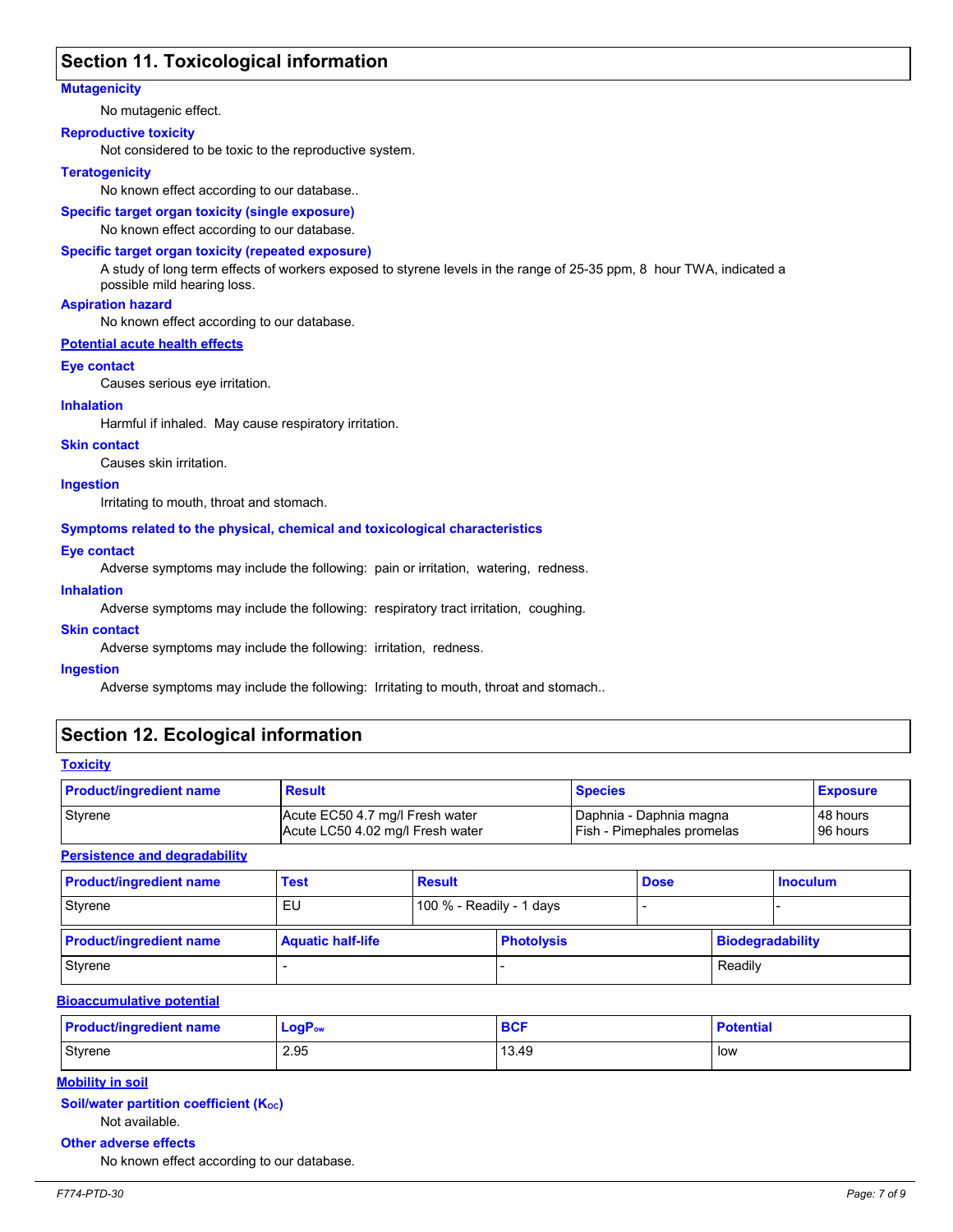## **Section 13. Disposal considerations**

The information in this section contains generic advice and guidance. The list of Identified Uses in Section 1 should be consulted for any available use-specific information provided in the Exposure Scenario(s).

### **Disposal methods**

The generation of waste should be avoided or minimized wherever possible. Empty containers or liners may retain some product residues. Dispose of surplus and non-recyclable products via a licensed waste disposal contractor. Disposal of this product, solutions and any by-products should at all times comply with the requirements of environmental protection and waste disposal legislation and any regional local authority requirements. Avoid disposal. Attempt to use product completely in accordance with intended use. Waste packaging should be recycled. Incineration or landfill should only be considered when recycling is not feasible.

#### **Special precautions**

This material and its container must be disposed of in a safe way. Care should be taken when handling emptied containers that have not been cleaned or rinsed out. Empty containers or liners may retain some product residues. Do not cut, weld or grind used containers unless they have been cleaned thoroughly internally. Avoid dispersal of spilled material and runoff and contact with soil, waterways, drains and sewers.

## **Section 14. Transport information**

| DOT / TDG/ IMDG/IMO / ICAO/IATA and National regulations. |                                                                                                                                                                                                                                      |
|-----------------------------------------------------------|--------------------------------------------------------------------------------------------------------------------------------------------------------------------------------------------------------------------------------------|
| <b>UN number</b>                                          | <b>UN1866</b>                                                                                                                                                                                                                        |
| <b>Proper shipping name</b>                               | <b>Resin Solution</b>                                                                                                                                                                                                                |
| <b>Transport hazard class(es)</b>                         | 3                                                                                                                                                                                                                                    |
|                                                           | LAWRASLE LIQU                                                                                                                                                                                                                        |
| <b>Packing group</b>                                      | Ш                                                                                                                                                                                                                                    |
| <b>Additional information</b>                             | US regulations require the reporting of spills when the amount exceeds the Reportable<br>Quantity (RQ) for specific components of this material. See CERCLA in Section 15,<br>Regulatory Information, for the Reportable Quantities. |
|                                                           | <b>IMDG</b><br><b>Emergency schedules (EmS):</b> F-E, S-E<br>Remarks: FP-31°C                                                                                                                                                        |
|                                                           | <b>IATA</b><br>No additional information.                                                                                                                                                                                            |
| <b>Environmental hazards</b>                              | Marine pollutant. No.                                                                                                                                                                                                                |
| <b>Special precautions for user</b>                       | <b>Transport within user's premises:</b> always transport in closed containers that are upright<br>and secure. Ensure that persons transporting the product know what to do in the event of<br>an accident or spillage.              |

## **Section 15. Regulatory information**

| <b>Inventories (National and International)</b> |                                                                                                             |
|-------------------------------------------------|-------------------------------------------------------------------------------------------------------------|
| <b>United States inventory (TSCA 8b)</b>        | : All components are listed or exempted.                                                                    |
| <b>Australia (AICS)</b>                         | : All components are listed or exempted.                                                                    |
| <b>Canada (DSL)</b>                             | : All components are listed or exempted.                                                                    |
| <b>China (IECSC)</b>                            | : All components are listed or exempted.                                                                    |
| <b>Europe (EINECS)</b>                          | : Not determined.                                                                                           |
| <b>New Zealand (NZIoC)</b>                      | : Not determined.                                                                                           |
| <b>Philippines (PICCS)</b>                      | : Not determined.                                                                                           |
| <b>Japan (ENCS)</b>                             | : Japan inventory (ENCS): All components are listed or exempted.<br>Japan inventory (ISHL): Not determined. |
| <b>Malaysia (EHS Register)</b>                  | : Not determined.                                                                                           |
| <b>Republic of Korea (KECI)</b>                 | : All components are listed or exempted.                                                                    |
| <b>Taiwan (CSNN)</b>                            | : Not determined.                                                                                           |
| <b>SARA 311/312</b>                             |                                                                                                             |
| <b>Composition/information on ingredients</b>   |                                                                                                             |